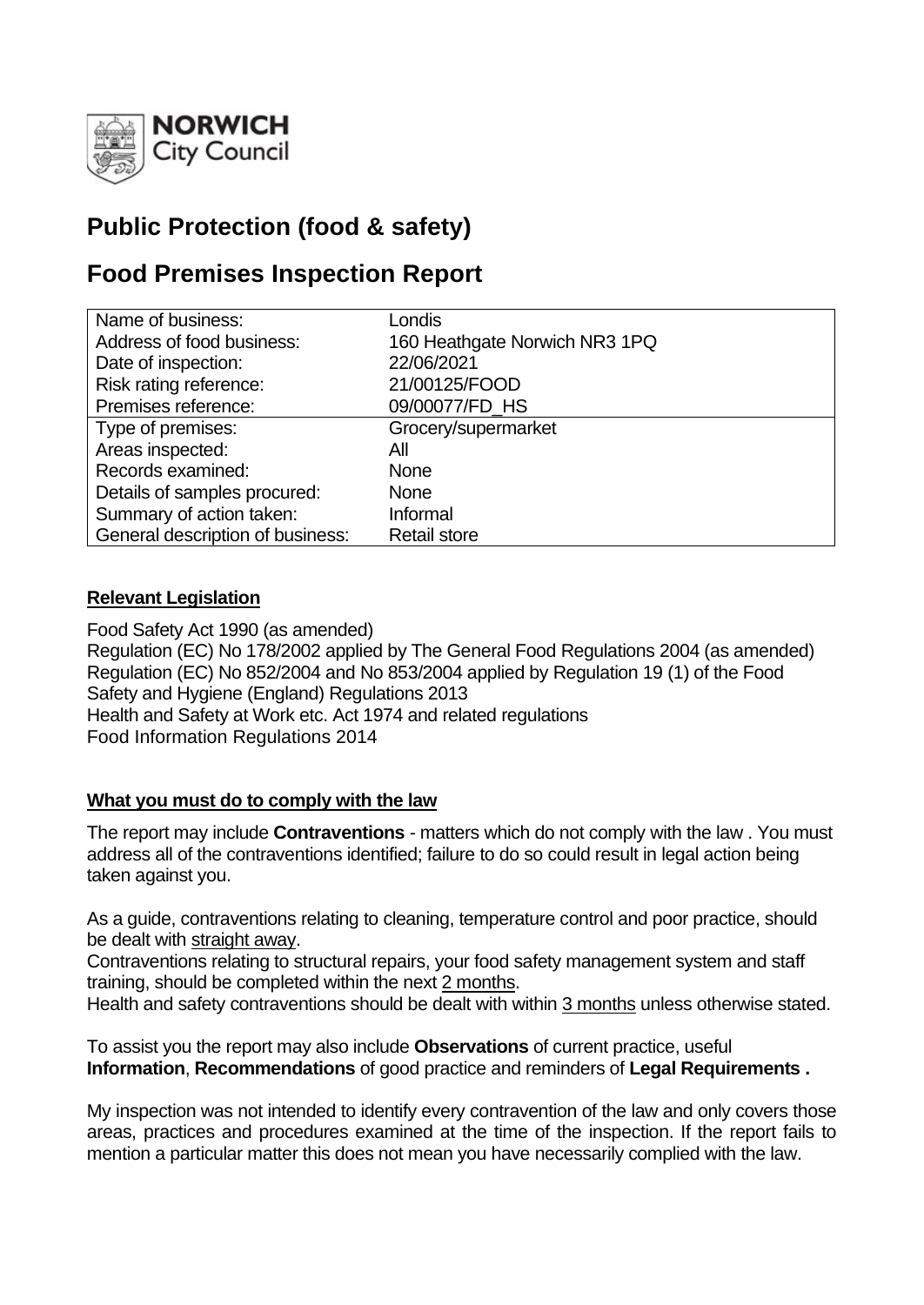## **FOOD SAFETY**

#### **How we calculate your Food Hygiene Rating:**

The food safety section is divided into three areas which you are scored against for the hygiene rating:

- 1. Food hygiene and safety procedures
- 2. Structural requirements
- 3. Confidence in management/control procedures

Your Food Hygiene Rating is 1 - major improvement is necessary



## **1. Food Hygiene and Safety**

Food hygiene standards are generally satisfactory and maintained. There is evidence of some non-compliance with legal requirements. Some lapses are evident however generally you have satisfactory food handling practices and procedures and adequate control measures to prevent cross-contamination are in place. The contraventions require your attention; although not critical to food safety they may become so if not addressed. **(Score 10)**

#### Contamination risks

**Contravention** The following exposed ready-to-eat food and or its packaging to the risk of cross-contamination with foodborne bacteria from raw meat or unwashed fruits and vegetables:

- raw foods i.e bacon stored next to ready-to-eat foods i.e ham in the display fridge. Although wrapped this could cause a cross-contamination problem
- stock was being stored directly on the floor. This was mentioned in your last report. Stock should not be stored on the floor where it is at risk of contamination
- stock stored in the WC. This room must not be used to store stock

**Legal requirement** At all stages of production, processing and distribution, food must be protected from any contamination likely to render it unfit for human consumption, injurious to health or contaminated in such a way that it would be unreasonable to expect it to be consumed in that state.

#### Hand-washing

**Contravention** The following indicated that hand-washing was not suitably managed:

- no soap was available
- there was no means to hygienically dry hand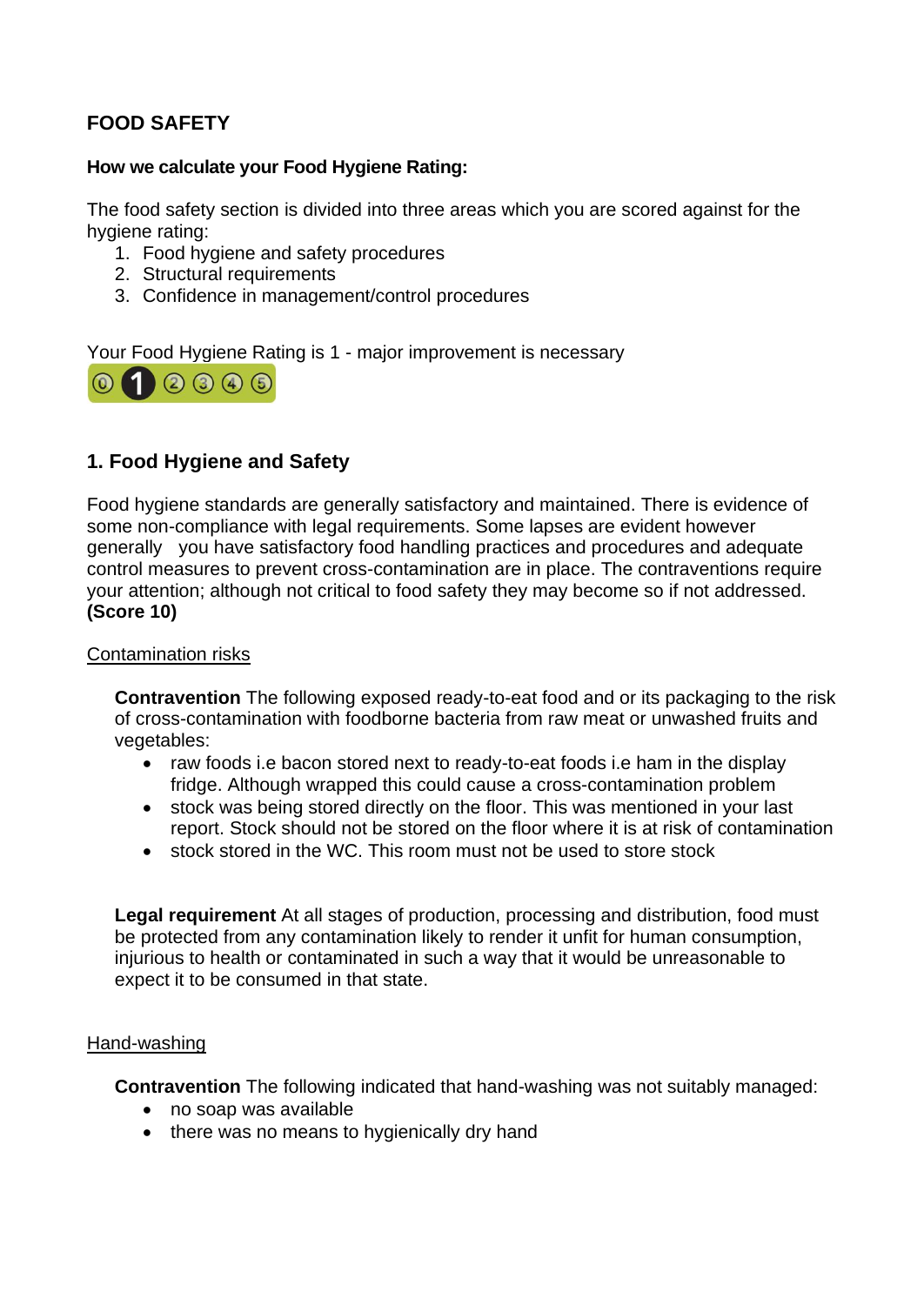**Legal requirement** Washbasins must be available, suitably located and designated for cleaning hands. Wash-hand basins must be provided with hot and cold (or mixed) running water. Soap and hand drying facilities must be located nearby.

#### Temperature Control

**Observation** I was pleased to see you were able to limit bacterial growth and/or survival by applying appropriate temperature controls at points critical to food safety and that you were monitoring temperatures.

#### Poor Practices

**Recommendation** I recommend that cans which are dented should not be offered for sale because the contents could be unfit or of poor quality

## **2. Structure and Cleaning**

The structure facilities and standard of cleaning and maintenance are less than satisfactory and you are failing to comply with the law in many respects. Contraventions require your immediate attention as some are critical to food safety. We may revisit your business and if standards have not improved take formal enforcement action. **(Score 15)**

### Cleaning of Structure

**Contravention** The following items were dirty and require more frequent and thorough cleaning:

- floor/wall junctions
- flooring behind and under equipment
- flooring

### Cleaning of Equipment and Food Contact Surfaces

**Contravention** The following items are dirty and must be cleaned:

- grid to bottom of drinks fridge
- wash hand basin
- Interior to tops to freezers
- arid to chest freezer
- dead insect seen to grid of drinks display fridge

#### **Maintenance**

**Contravention** The following had not been suitably maintained and must be repaired or replaced:

• wall surfaces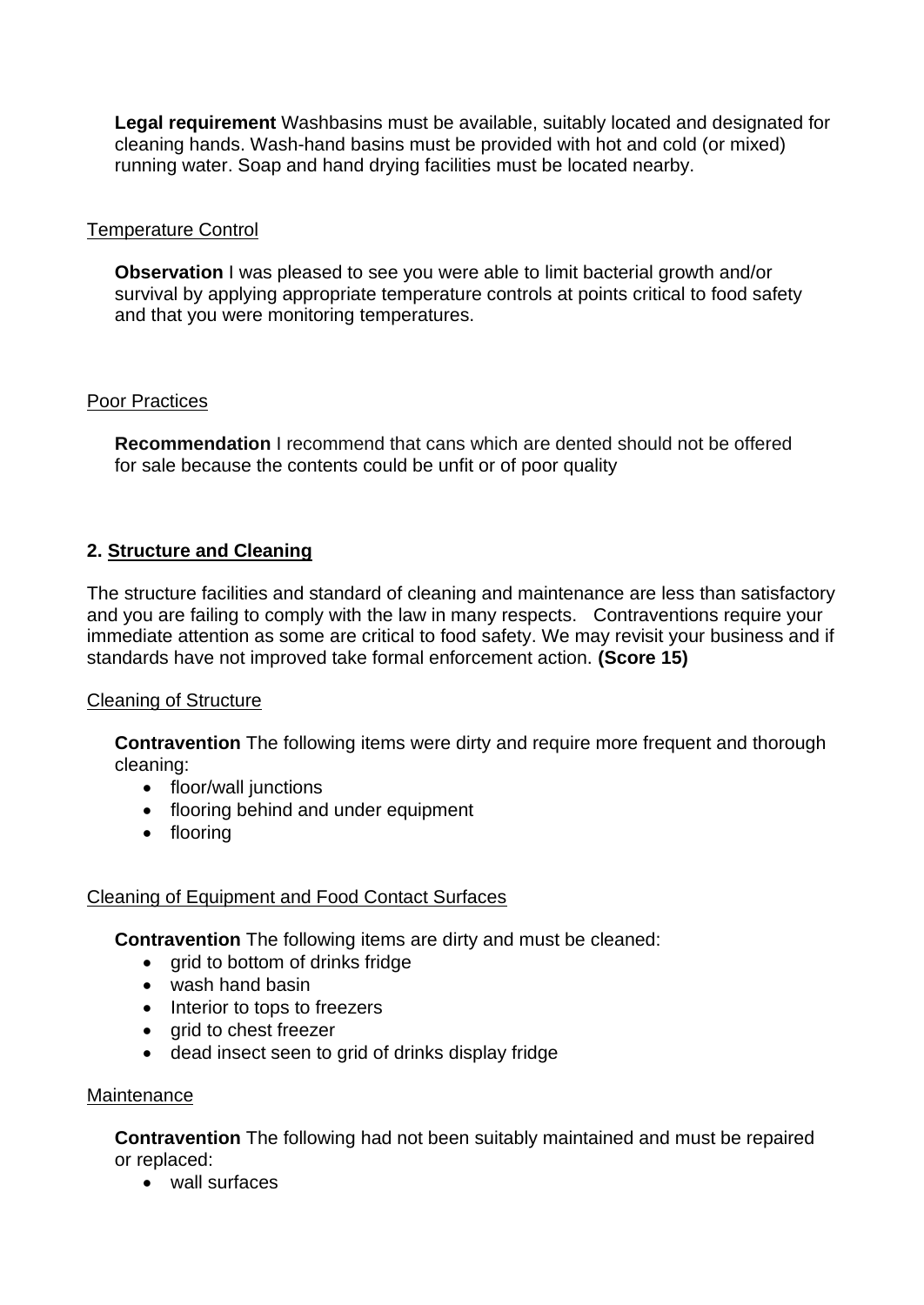- floor surfaces
- ceiling
- splits or holes in flooring
- worn and/or peeling paint
- handle to milk fridge

#### Pest Control

**Recommendation** Ensure staff are trained to recognise the signs of pests and that they undertake regular checks of the premises

## **3. Confidence in Management**

There is major non-compliance with legal requirements. The contraventions require your urgent attention. A revisit is planned and formal enforcement action is likely. **(Score 20)**

Type of Food Safety Management System Required

**Contravention** You are a low risk business and do not have a food safety management system. You still require a minimum amount of documentation. This might include your hygiene rules, pest control reports, a staff illness and exclusion policy, a cleaning schedule, date coding, temperature checks of display chillers, and handover diary etc.:

**Legal Requirement** Food business operators must put in place, implement and maintain a permanent procedure or procedures based on HACCP principles:

- Identify hazards to food.
- Identify the critical limits (what is acceptable and unacceptable).
- Monitor critical control points to ensure critical limits are met.
- Keep appropriate records to demonstrate control measures are effective.

**Legal Requirement** Ensure that your food safety management system is available on site so your staff can refer to your procedures and so that daily records of checks can be completed.

**Information** You can download a Safer Food Better Business pack for retailers and refill diary pages from the FSA website: www.food.gov.uk/businessindustry/caterers/sfbb

**Information** Contact us for details of our Safer Food Better Business workshops on 01603 212747 or visit our webpage www.norwich.gov.uk